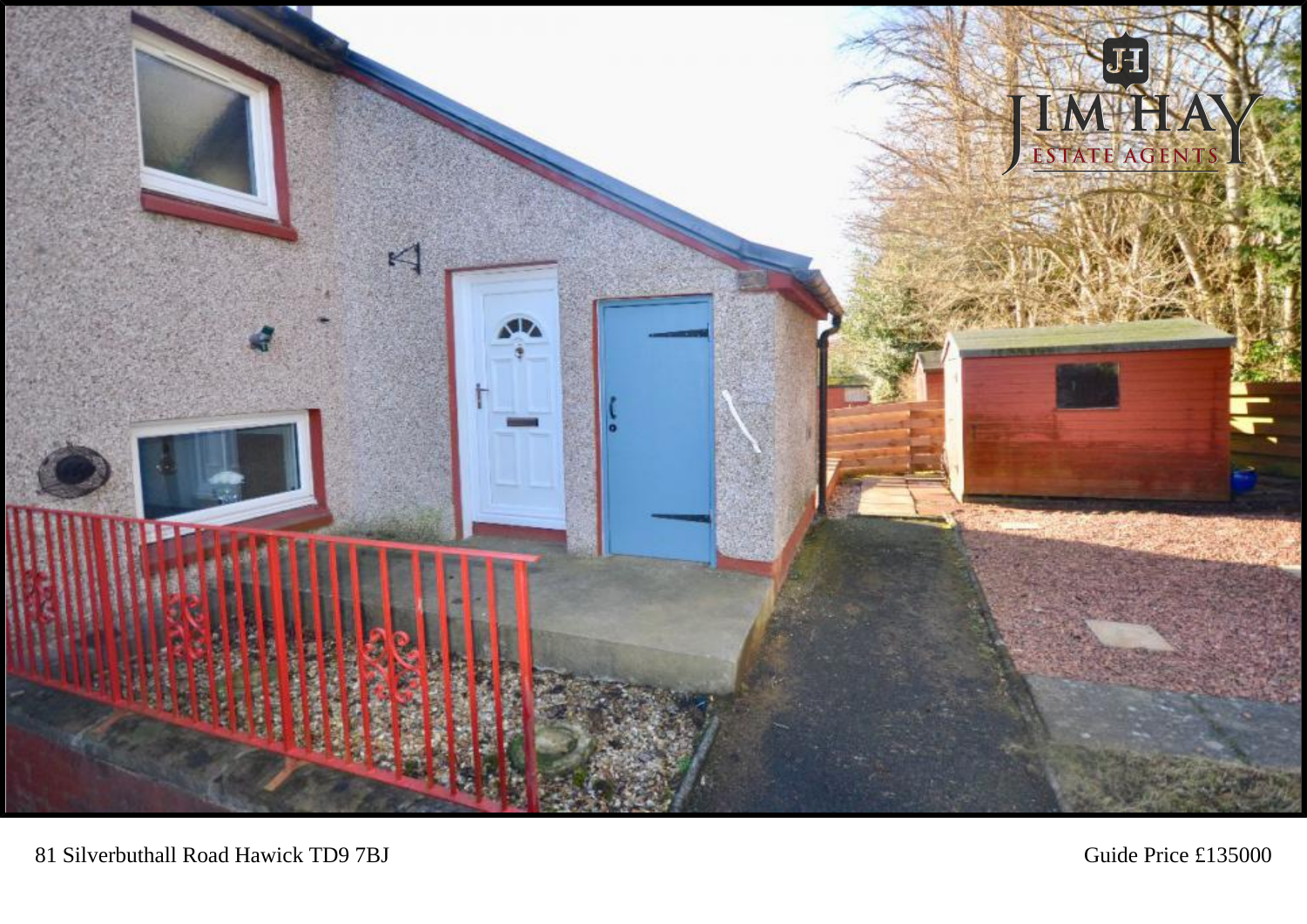## **81 Silverbuthall Road Hawick TD9 7BJ**

Buily around 60 years ago by the local authority, but recently has undergone total renovation.

Tucked away in a quiet corner, the property has lovely views over the town and surrounding countryside. No passing traffic or public, very safe for young family.

The accommodation comprises: Entrance Hallway, dining kitchen, living room, with patio doors out onto garden on the ground floor. On the first floor there are 3 bedrooms and a bathroom. In total around 76 SQM of living space.

Benefitting from GCH with combi-boiler and UPVC double glazing.

The property is presented in immaculate order, with new decor, floor coverings, electrics, kitchen, and bathroom.

Outside there is a decent sized garden, with new decked patio area, a chipped garden area and grass drying green with handy garden shed.

The property has excellent storage both inside and out.

A great family property, ready for immediate occupation, located in a very quiet and safe part of town.

## **What we like about this property**

Everything New, 3 bedrooms, garden, Quiet location



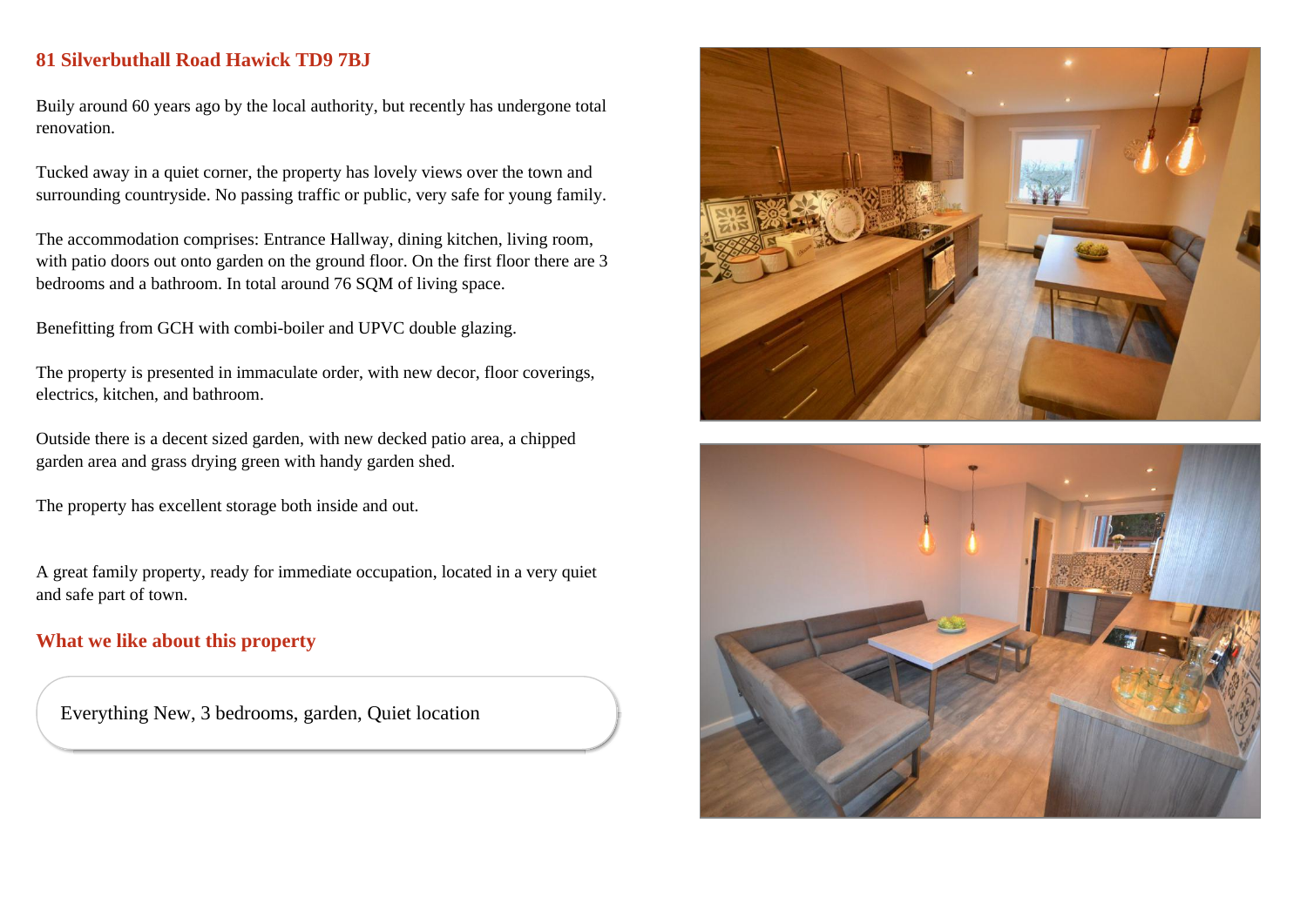